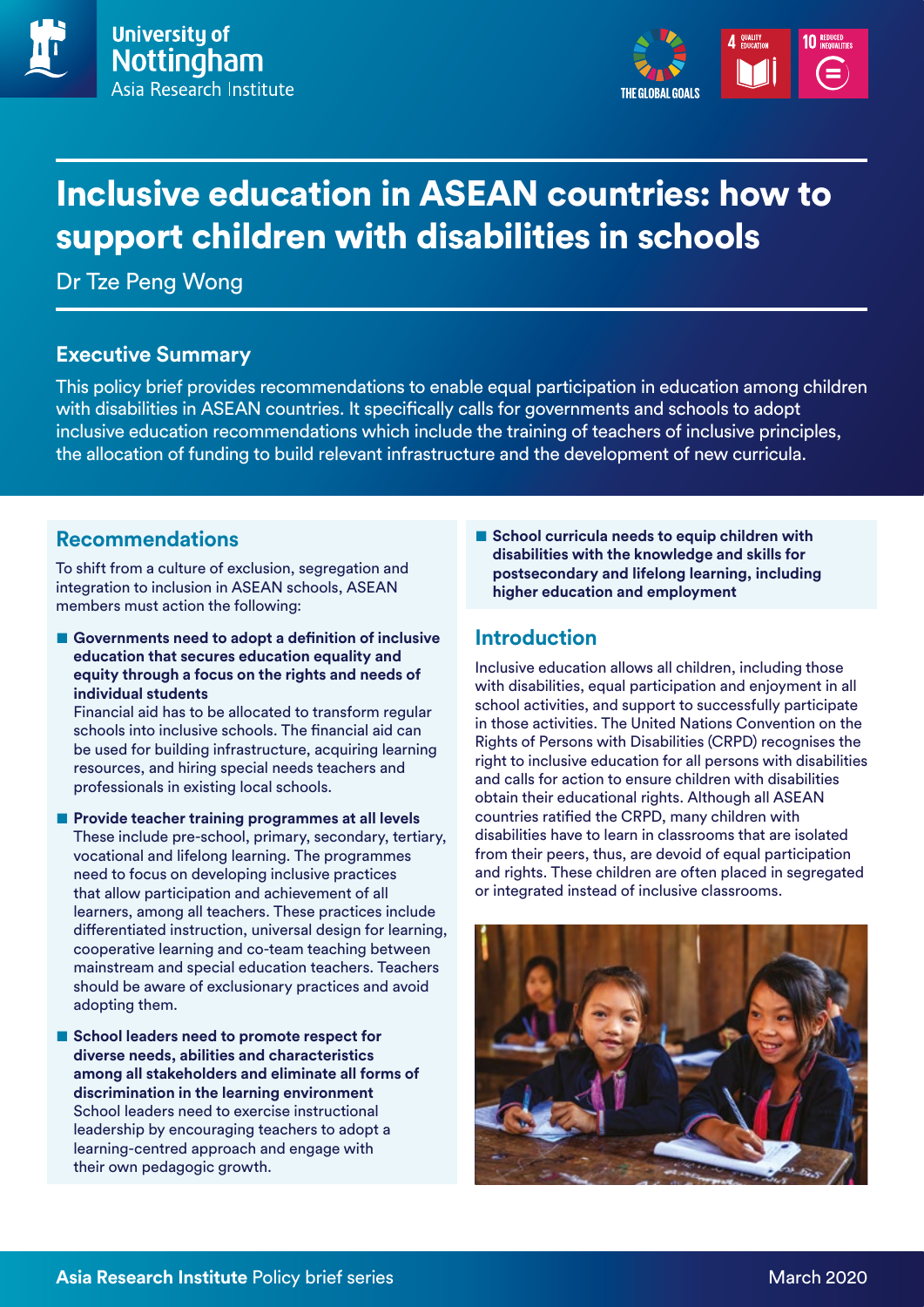

# **Importance of inclusive education**

Expanding access to quality education to all learners is imperative for the future of ASEAN countries. Education is an investment that advances social cohesion and security, and economic growth. With inclusive education, which focuses on learning for all, it is therefore important to provide:

■ **A pathway towards social justice.** Inclusive education is based on values that maximise educational participation of all in society by minimising exclusionary and discriminatory practices based on diversity in race, social class, ethnicity, religion, gender and ability. Inclusion is an ongoing process that enables both teachers and students to feel comfortable with diversity and to see it as enriching the learning environment.

- **Education for all.** Inclusive teaching strategies do not just benefit the child with disabilities but all other students who have the same needs as the child. For instance, a teacher who supports learning with visual aids is facilitating learning for all children who will benefit from visual aids in the same classroom. Inclusive settings do not just improve academic and social learning for children with disabilities but children without disabilities too.
- **A cost-effective means to education.** Schools that can provide an effective education for the majority of children eventually improve efficiency and ultimately the cost-effectiveness of the entire education system.

# **Access to education**



### **Exclusion**

The child with disability is not allowed to attend a school, or is given conditions to attend a school, that all other children in the community attend.



### **Segregation**

The child with disability attends a school or classroom that is meant only for students with disabilities, and is isolated from all other children. These isolated settings are often known as special schools or special classes. Special schools and classes are self-contained with special educational teachers and resources that are not meant to be accessed by children without disabilities.



# **Integration**

The child with disability is placed in a regular classroom together with other children but forced to learn using means that do not meet their learning needs. The teacher delivers lessons using approaches that cater only to children who can cope with the approach.



# **Inclusion**

The child with disability is not only placed in the regular classroom together with other children but the teacher modifies the teaching materials, environment, instructions and assessment to meet the diverse learning needs of all students in the class. An effective inclusive class is collaborative – the regular class teacher, special education teacher and other educational professionals, such as educational psychologists, speech-language therapists and occupational therapists, jointly support the learning of the child.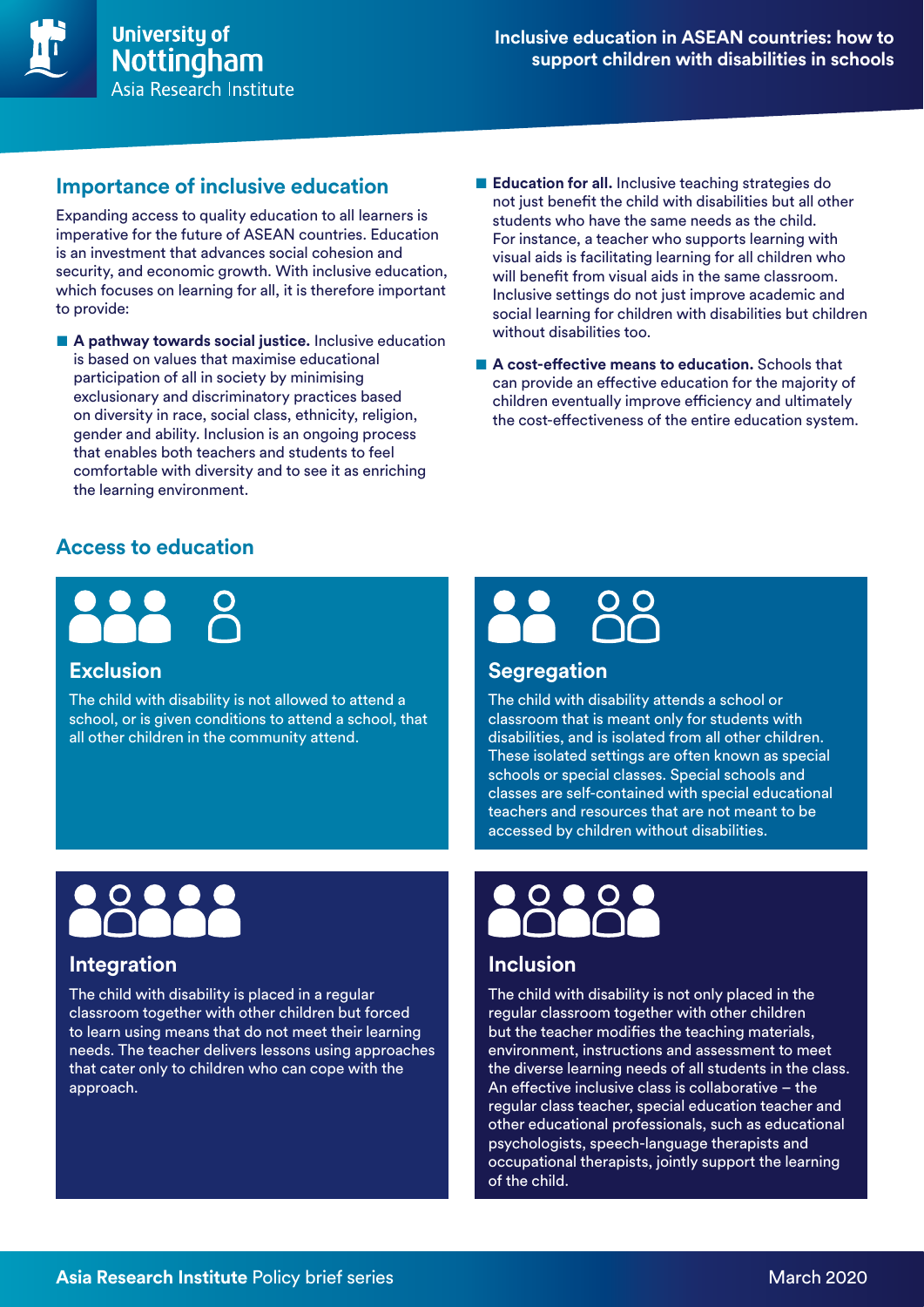

# **Methodology**

The policy brief is based on the author's previous research as well as analysis of the educational policies, and reports on, inclusive education in ASEAN countries.

# **Context**

The Salamanca Framework for Action (1994) was integral to ASEAN's commitments towards inclusive education for children with disabilities. The Framework proclaimed that education systems should meet the needs of the wide diversity of children's characteristics and needs. Children with disabilities must have access to regular schools which should accommodate them within a child-centred pedagogy. Although ASEAN countries recognise that inclusive education is fundamental to the rights of every child, the conceptualisation of inclusive education in ASEAN countries has yet to fully capture the principles of inclusion enshrined in the Framework for Action.

**66** The Economic Cost of Out-of-School Children in Southeast Asia study by UNESCO Bangkok, shows that countries in Southeast Asia risk losing billions of dollars if millions of children and youth remain out of school. **33** 

Inclusive education is regarded as the provision of education for children with disabilities but there is limited emphasis on equipping regular schools with adequate resources and support to provide this inclusive education.

- In Malaysia, inclusive education entails the placement of children with disabilities in an educational programme that is also attended by other children of a similar age. A child's suitability to attend a public school is determined by a three-month schooling probation in the school (Special Education Regulation 2013; Zero Reject Policy, 2019).
- In Singapore, only children with mild special educational needs attend regular schools while children who require higher levels of support and assistance attend special schools (Ministry of Education, Singapore, 2019).
- Thailand mandates that the government provides educational resources to students of diverse needs but only those who can cope in regular schools are deemed as having the right to education alongside other children (National Education Plan, 2017-2036).

**C** There is a necessity and urgency of providing education for children, youth and adults with special educational needs within the regular education system. **99** (Salamanca Statement, 1994)